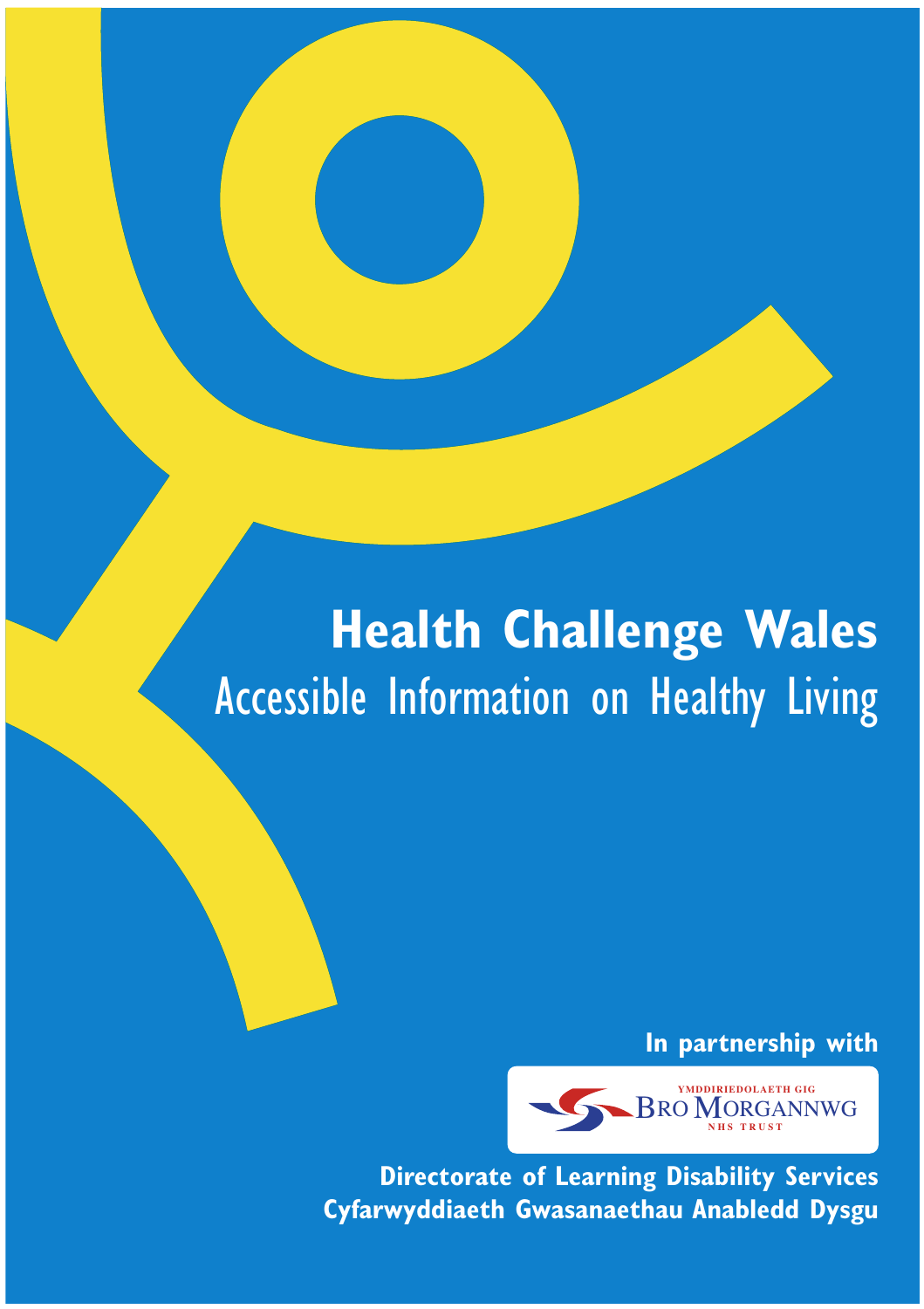

#### **This booklet has been made by the Directorate of Learning Disability Services, Bro Morgannwg NHS Trust and the Welsh Assembly Government.**

**It gives information on living a healthy life.**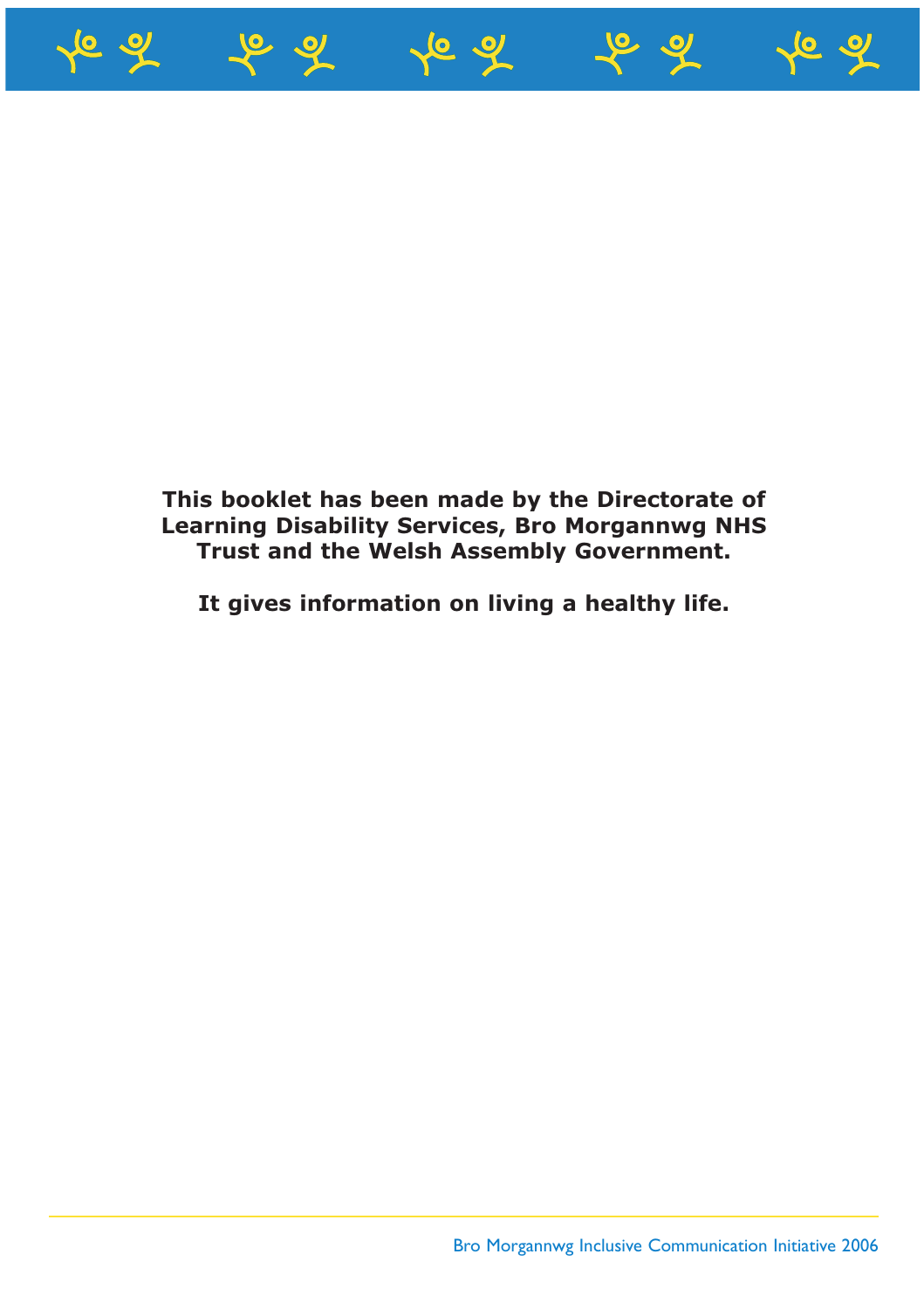

ふん



**Eat the right food**



**Take regular exercise**



**Do not smoke**



**Do not drink too much alcohol**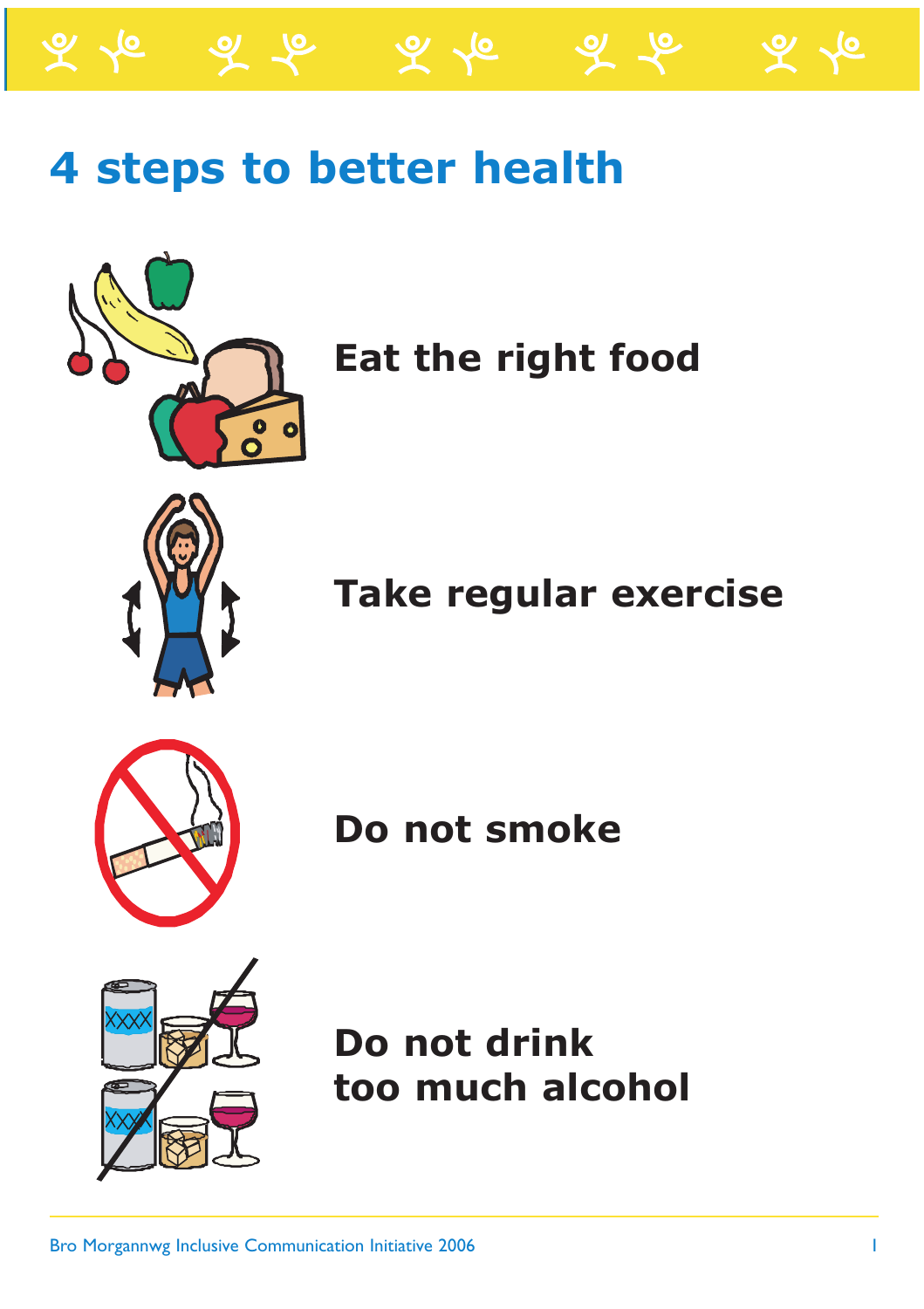



**Bread, potato, pasta, rice, breakfast cereals**



**Lean meat, fish, eggs, beans** 



**Low fat milk, yoghurt, cheese**



**Lots of fruit and vegetables, about 5 lots (portions) a day**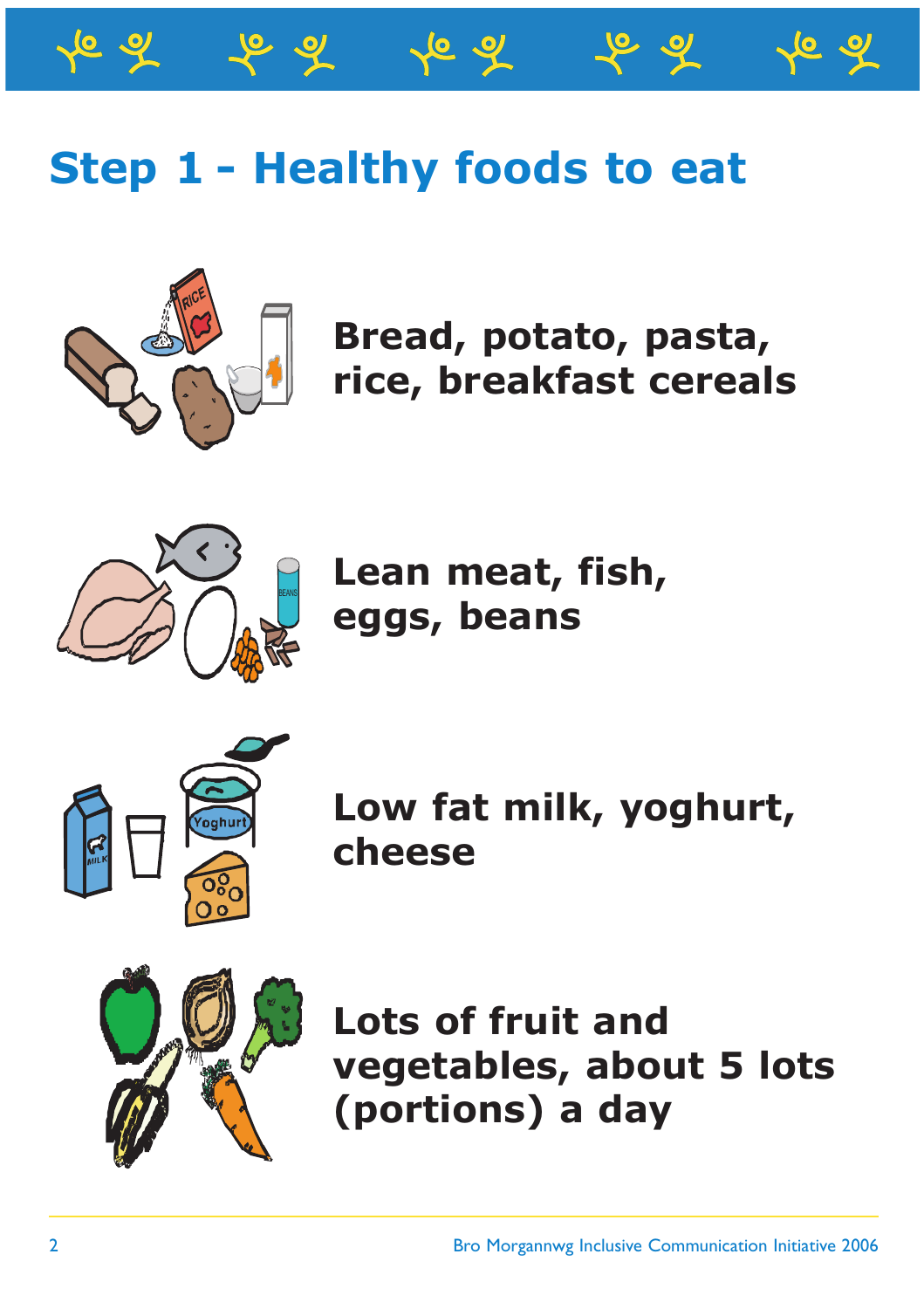## **A portion of fruit or vegetables is…**

ৰ ল

 $\mathcal{L}$   $\mathcal{L}$ 



**1 banana, apple, pear, peach or orange**



**1 handful of grapes**



**3 tablespoons of carrots, peas or other vegetables**

**1 large slice of melon or pineapple**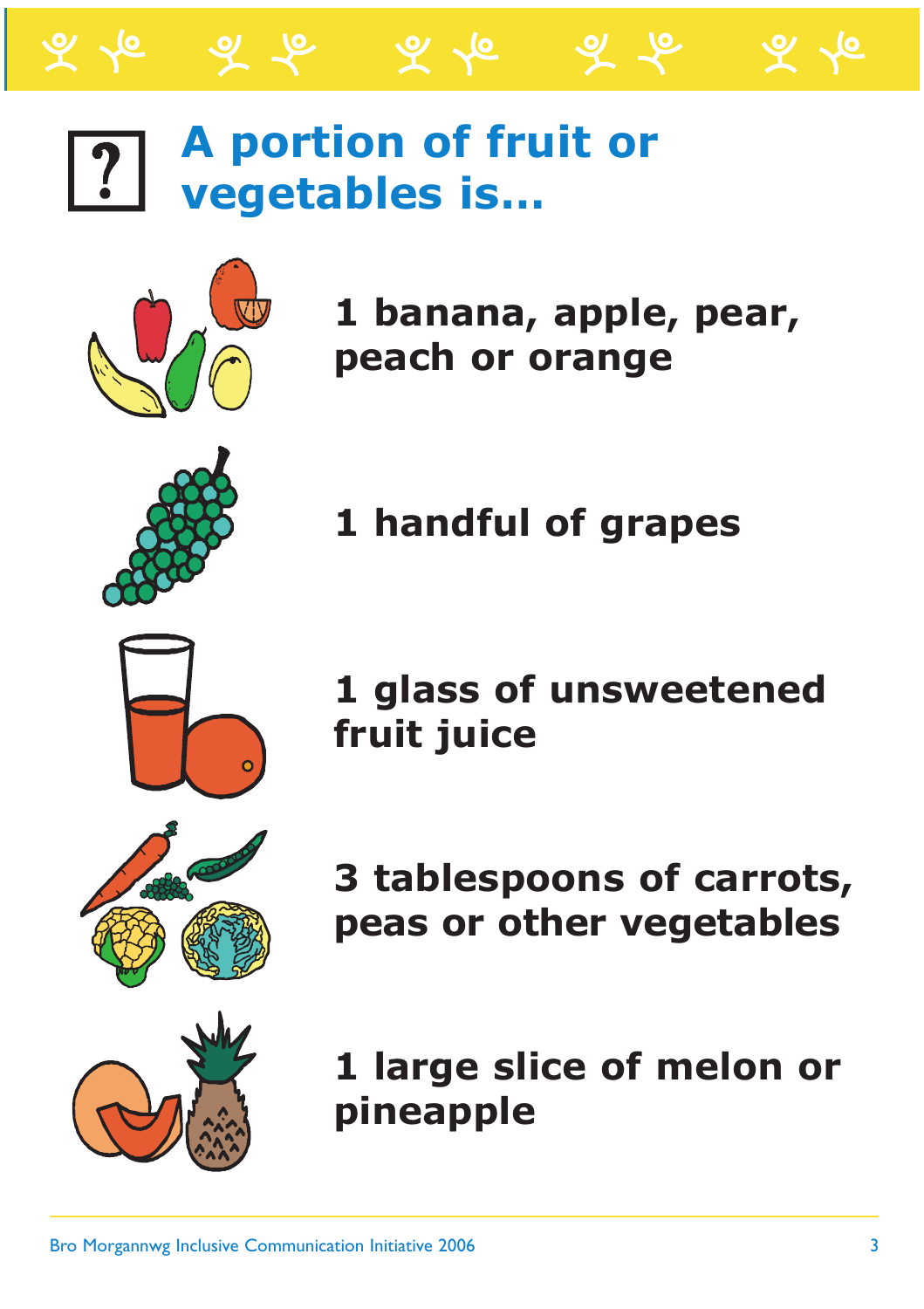## **And there is more…**

^6 ন



**1 bowl of strawberries or raspberries or rhubarb or gooseberries**



**2 plums or kiwi fruit or prunes or apricots or satsumas**

**1 bowl of salad**



**1 tablespoon of dried fruit like apricots or prunes**

#### Fruit and vegetables can be fresh or frozen or tinned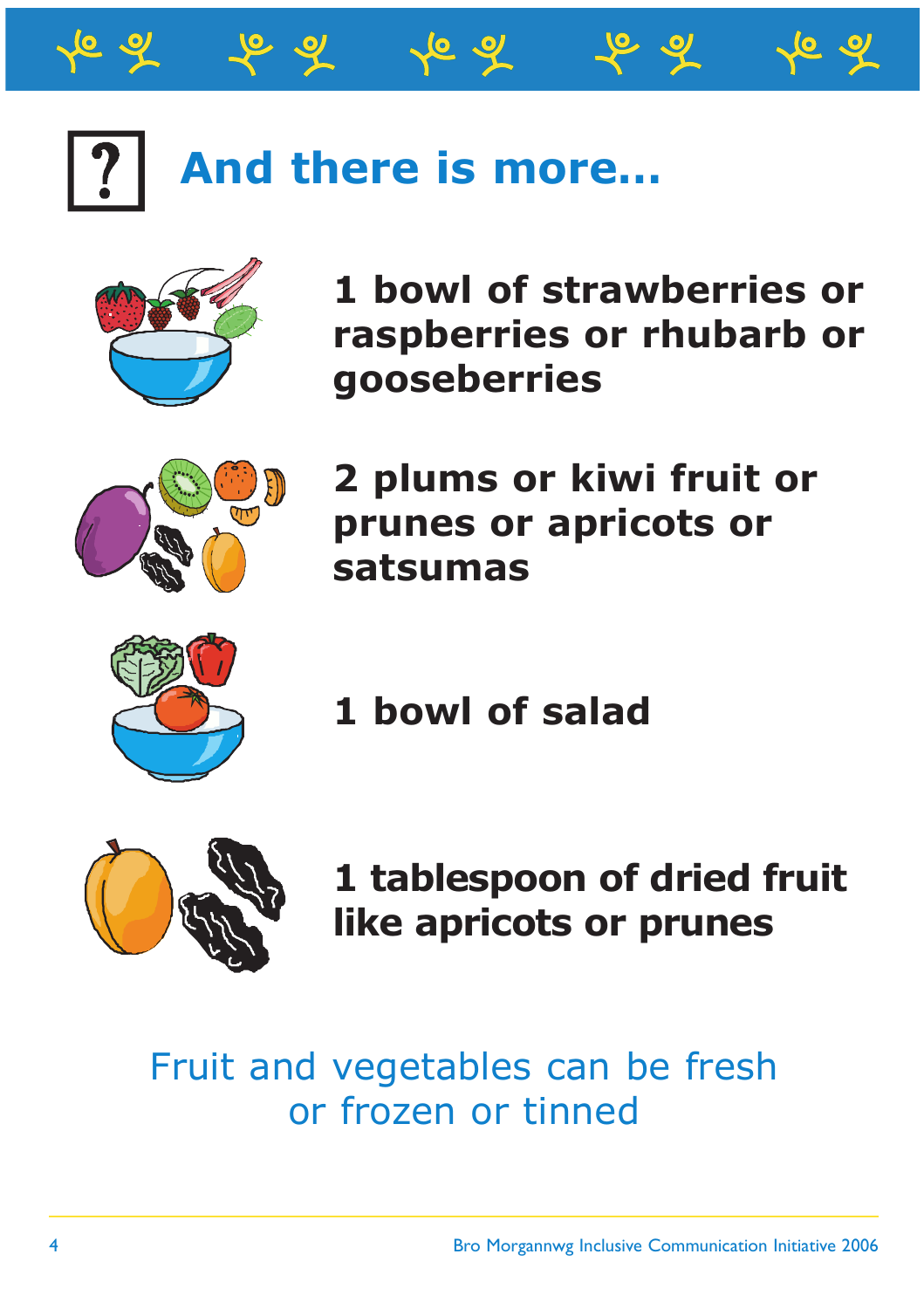

## **Remember to drink lots of fluids every day**

 $\mathcal{L}$   $\mathcal{L}$ 



**Water - plain or flavoured**

ৰ ক

 $\bm{\varphi}$  .



**Reduced sugar squash or unsweetened fruit juice**



**Low fat milk or milk shakes**



**Cup of tea or coffee**

 You need to drink about 8 to 10 glasses or cups of fluid every day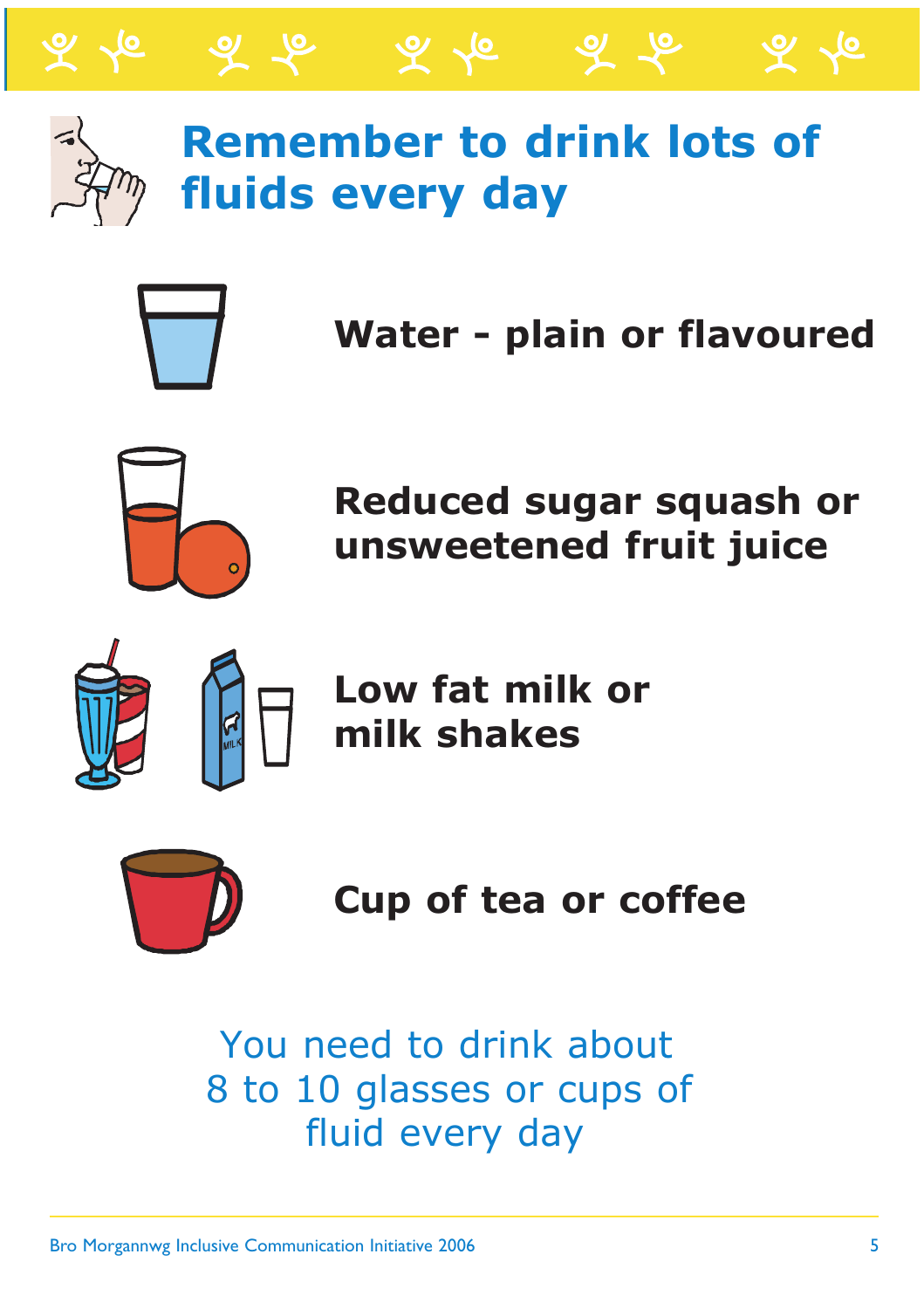## **More information**



**www.eatwell.gov**

**www.salt.gov.uk**

**www.bbc.co.uk/bigfatproblem**

**www.nutrition.org.uk**

**www.bhf.co.uk**

**www.bdaweightwise.com/bda**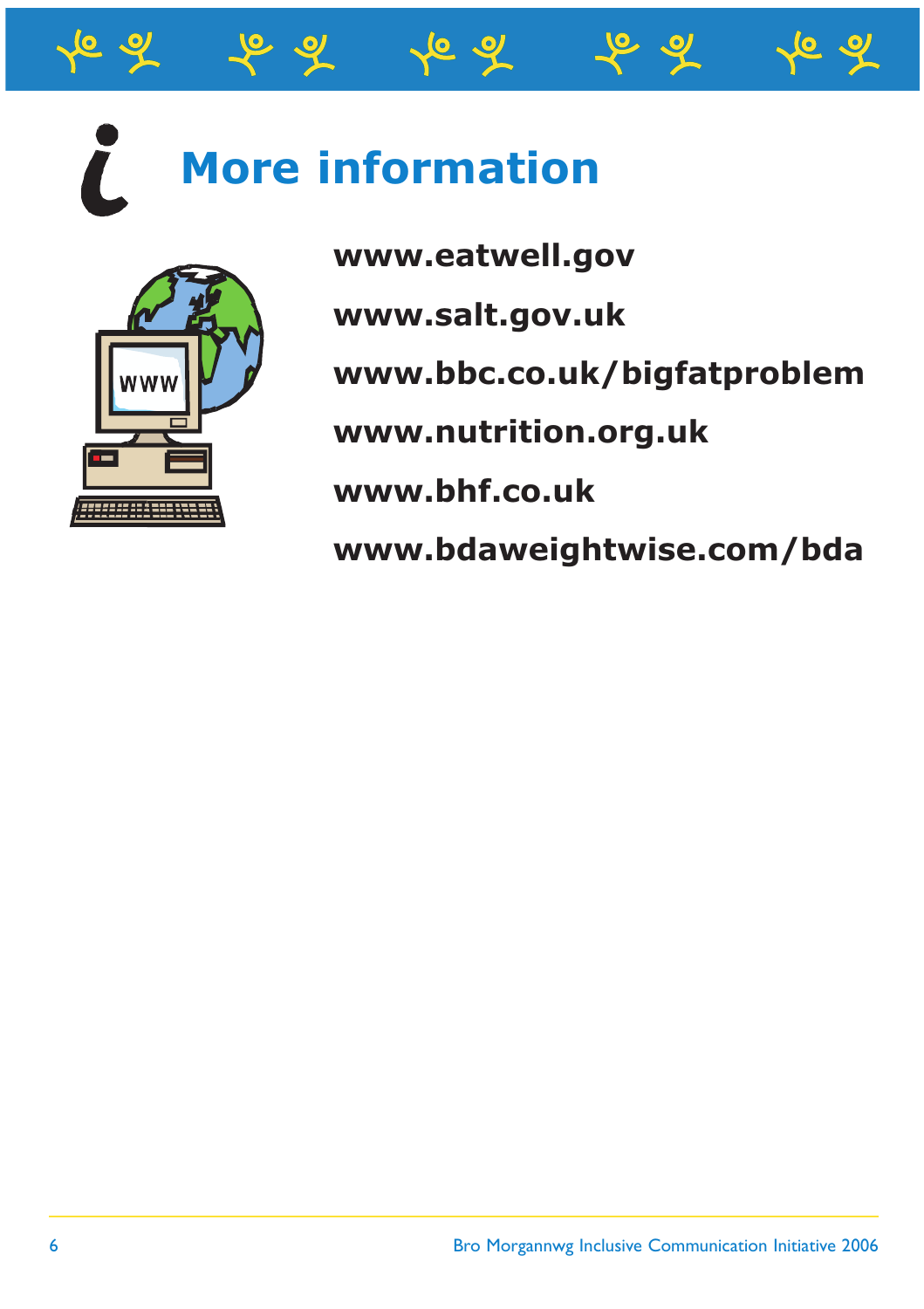

 $\mathscr{L} \curvearrowright$ 



#### **Walking**

**Cycling**



**Walking up stairs**



#### **Swimming**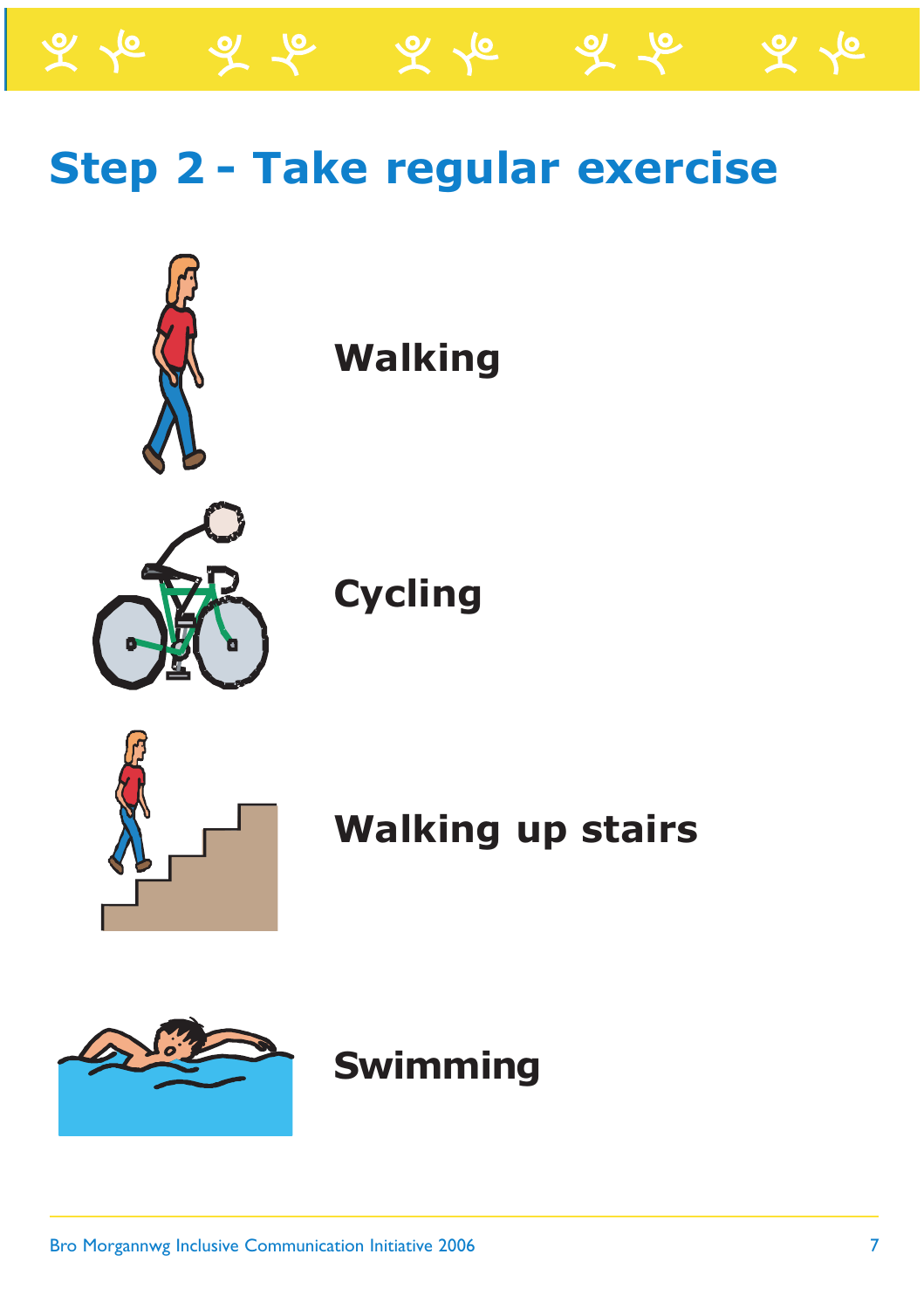





**Horse riding**



**Gardening**



**Dancing**



**Walking to the shops**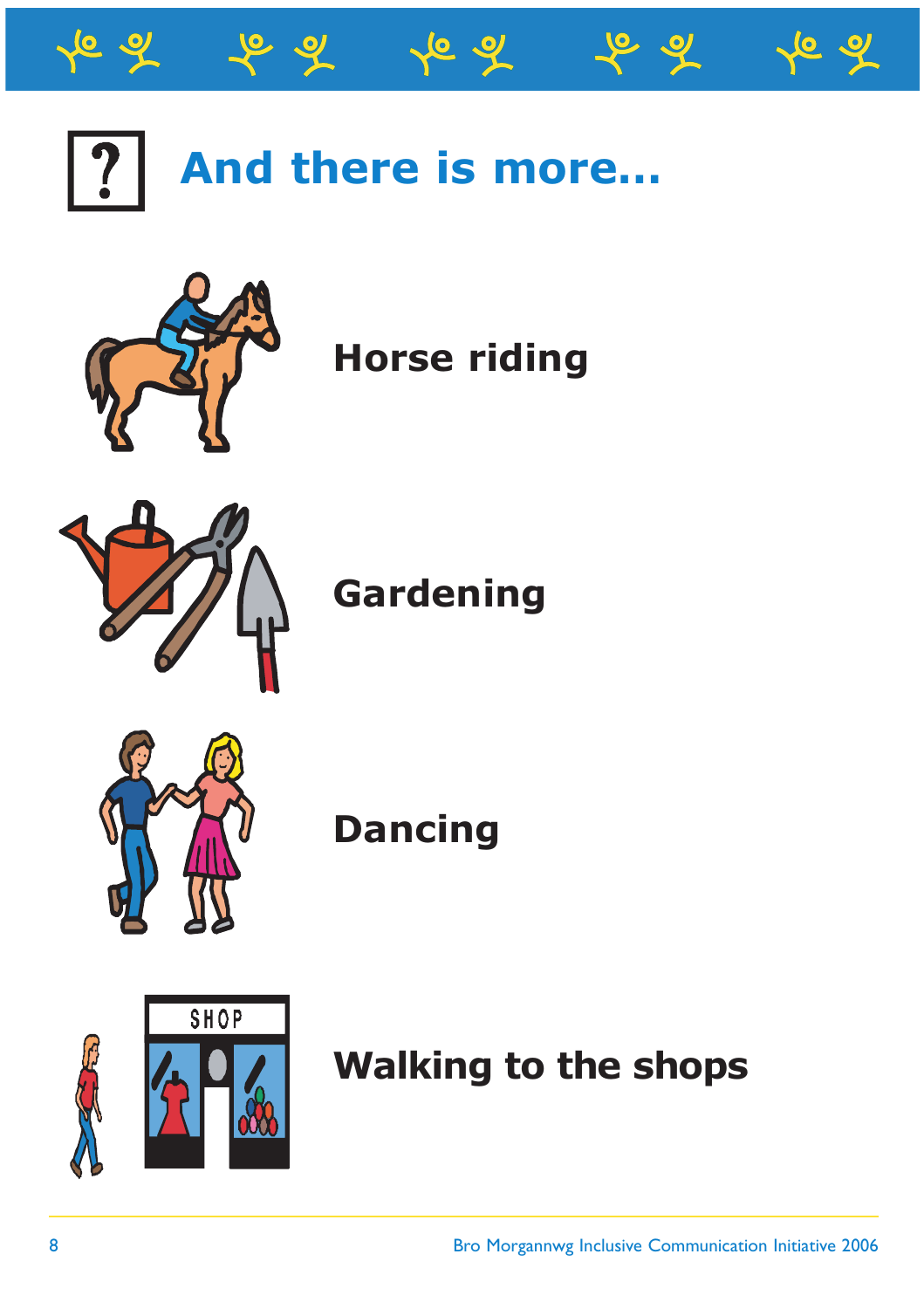

# **More information**



#### **Your local library**



**Your local newspaper**



**Your local council website**



**Your local leisure centre**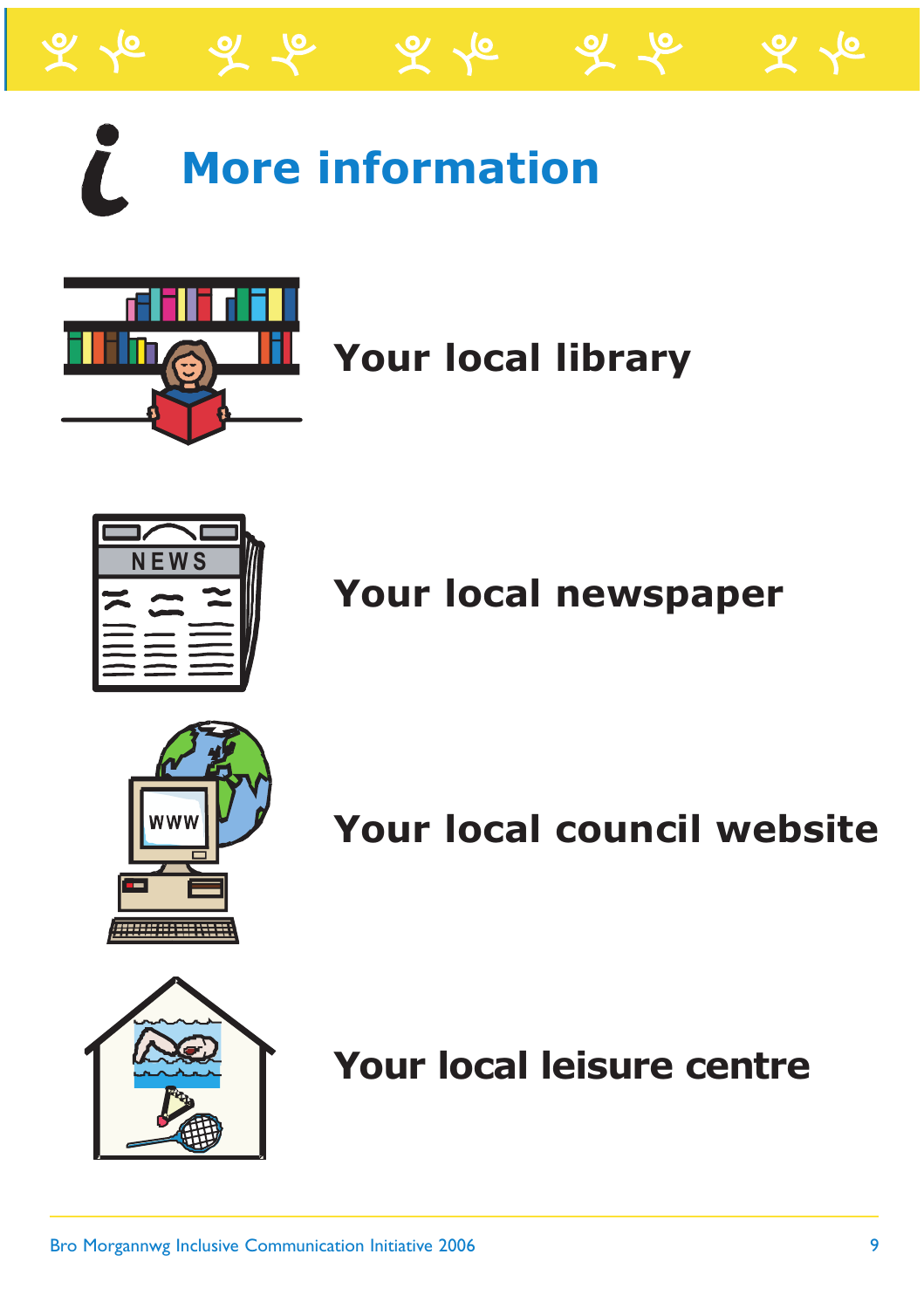

## **More information**



**www.sports-council-wales.co.uk**

**www.bbc.co.uk/bigfatproblem**

**www.bhf.co.uk**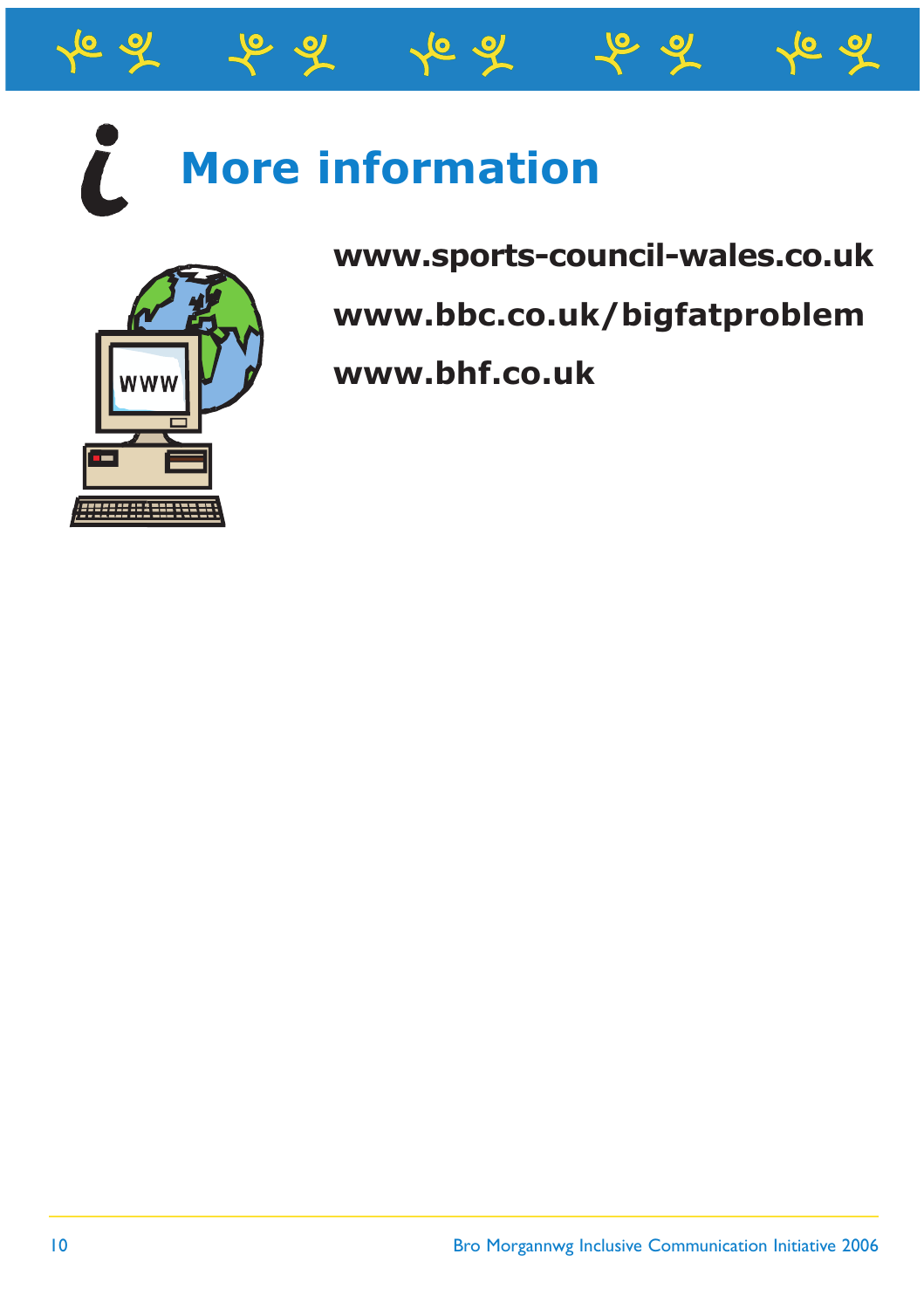

But if you do then…

ক ⁄ত



**Think of reasons to stop smoking**

|  | <b>MONTH</b> |      |  |  |  |
|--|--------------|------|--|--|--|
|  |              | SMTW |  |  |  |
|  |              |      |  |  |  |
|  |              |      |  |  |  |
|  |              |      |  |  |  |
|  |              |      |  |  |  |
|  |              |      |  |  |  |
|  |              |      |  |  |  |

 $\frac{1}{1}$ **Set a date to stop**



**Ask your friends or family to help you**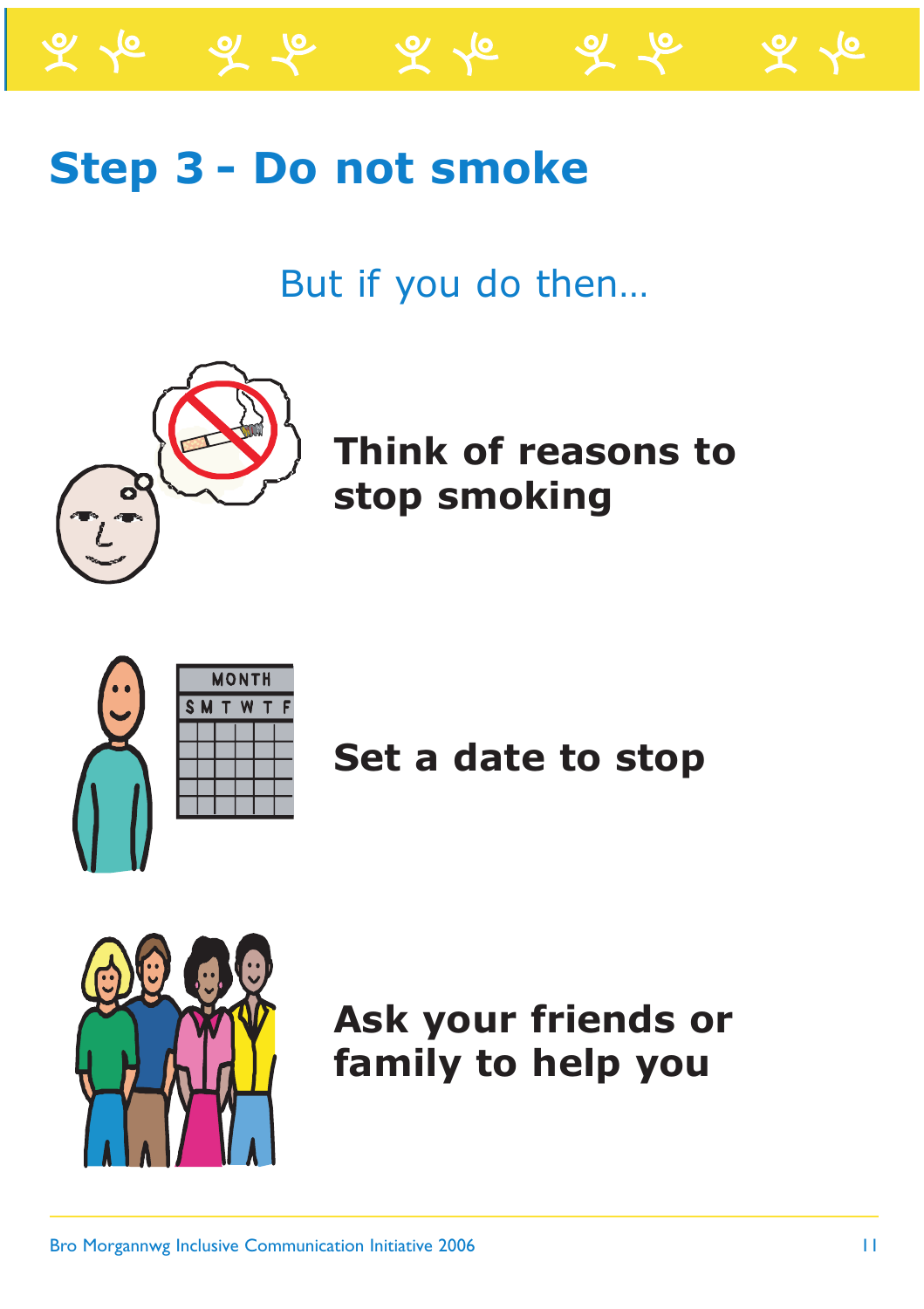

^6 ন



**National Smoking Cessation Wales 0800 085 2219**



**Smoker's Helpline 0800 169 0 169**



**www.ash.org.uk**

**www.stub.org.uk**



**You can get a free booklet called Stopping Smoking Made Easy from your doctor's surgery**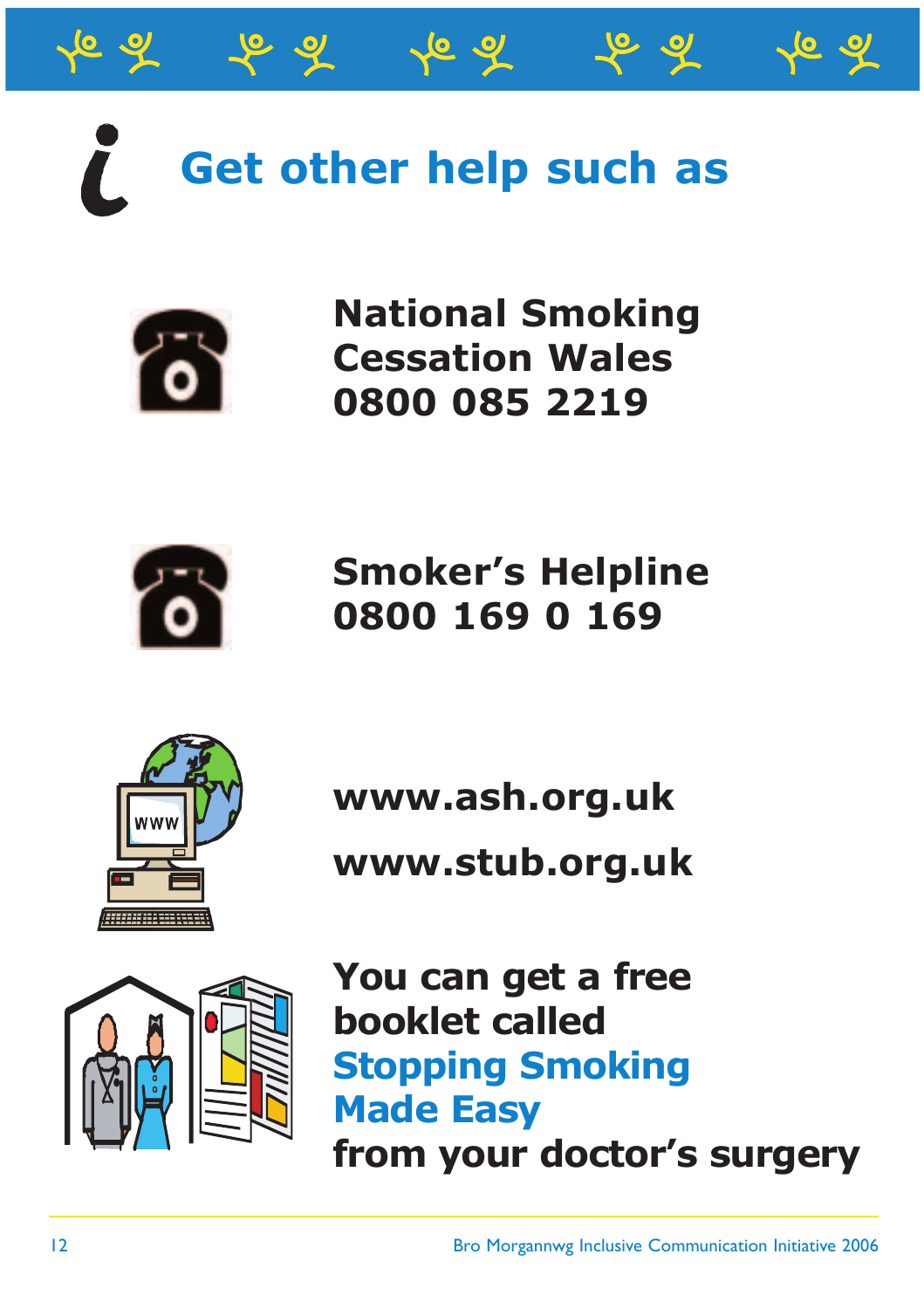#### **Step 4 - Not too much alcohol**

ふん



**Small amounts like 1-2 units a day can be good for you**

ৰ ক



**Too much can make you ill**



**You can have up to 21 units a week if you are a man**



**You can have up to 14 units a week if you are a woman**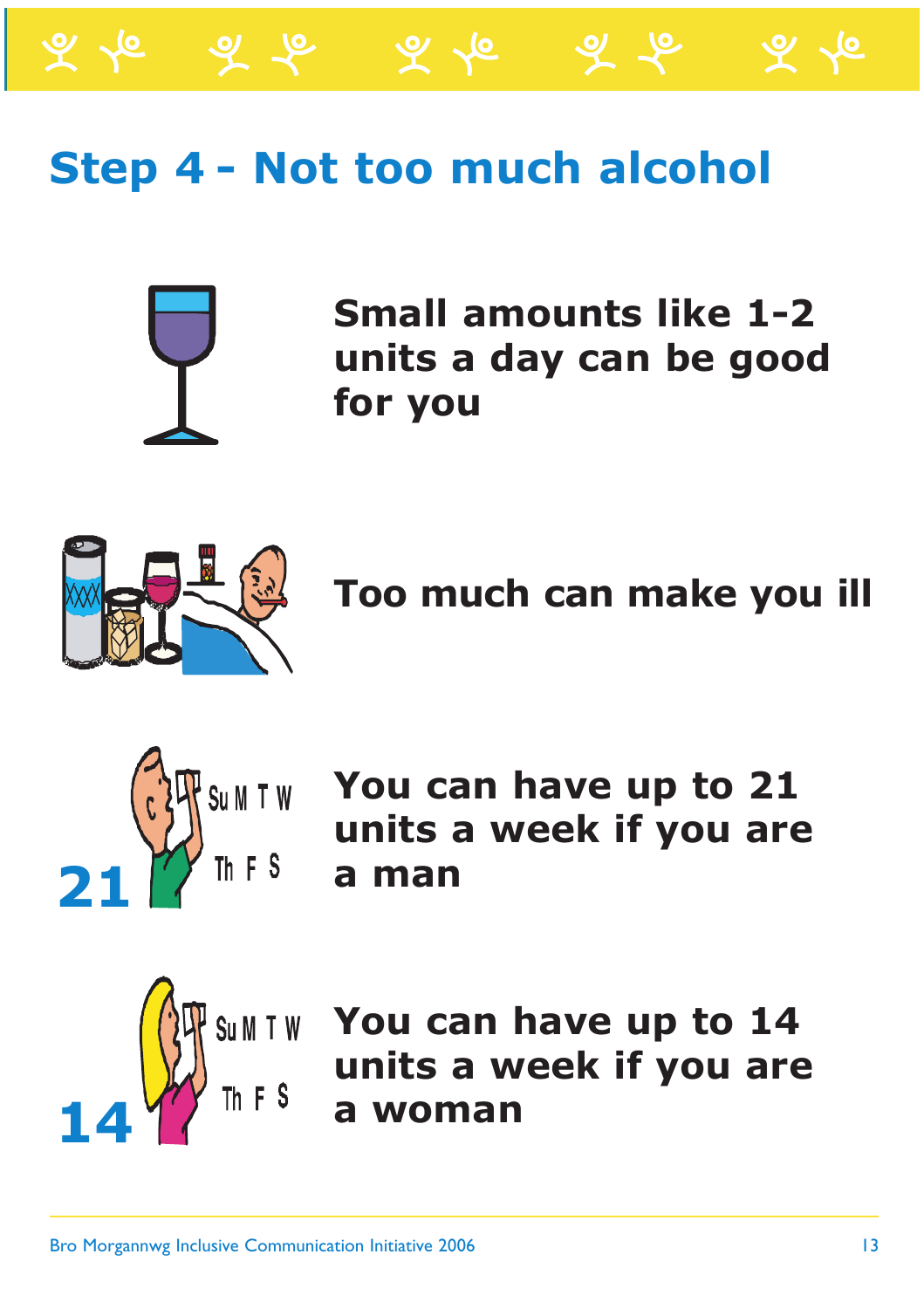

চ ন



#### **1 small glass of wine**



**1 pub measure of whisky or gin or rum or brandy**



**Half a pint of beer or lager or cider**



For more information contact **www.alcoholconcern.org.uk**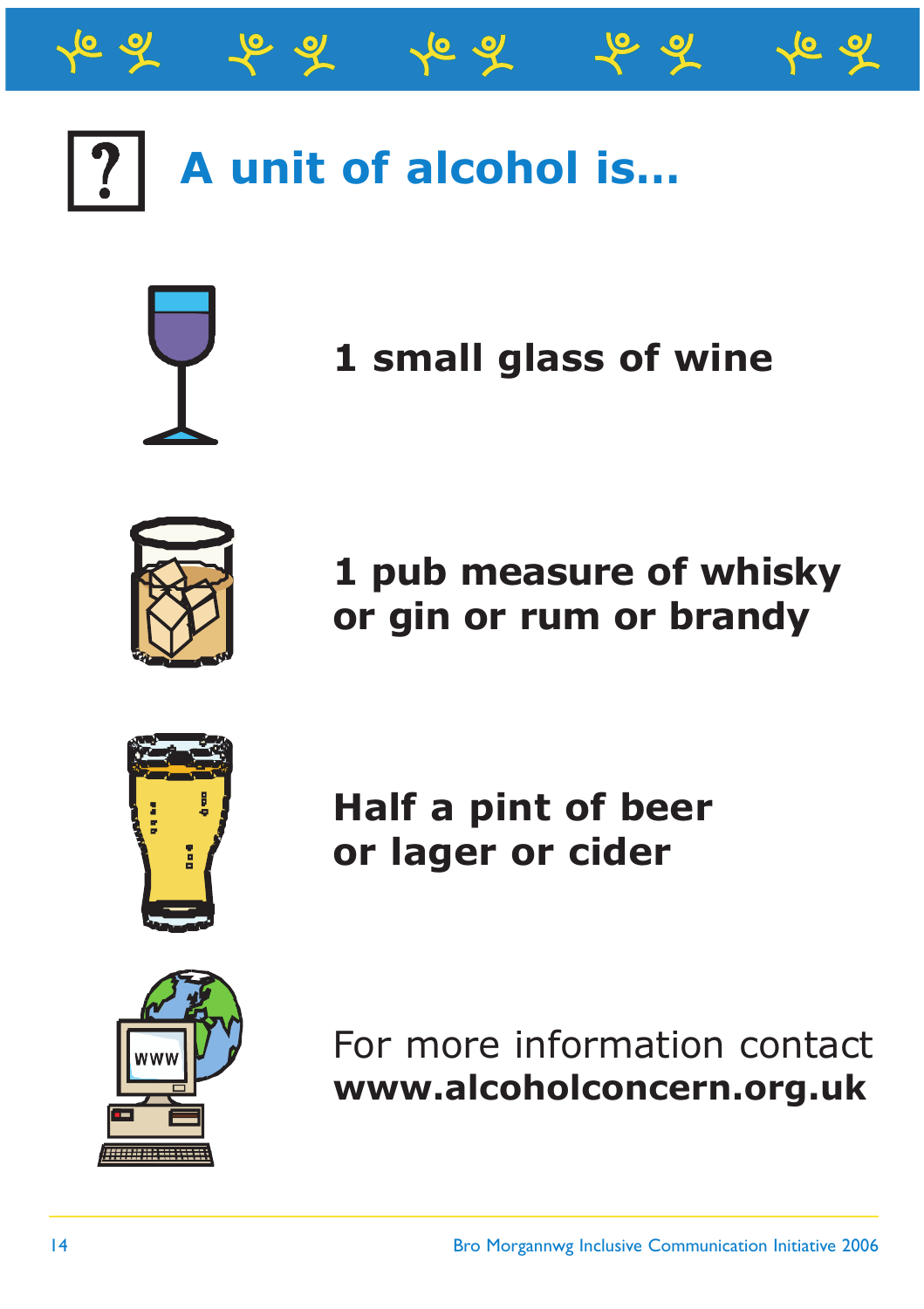

### **More ideas to keep you healthy**

 $\mathscr{L} \curvearrowright$ 



ৰ ক

**Look after your teeth**



**Use lots of suncream if you go out in the sun**



**Keep your room or office clean and tidy**



**Eat different foods each day**